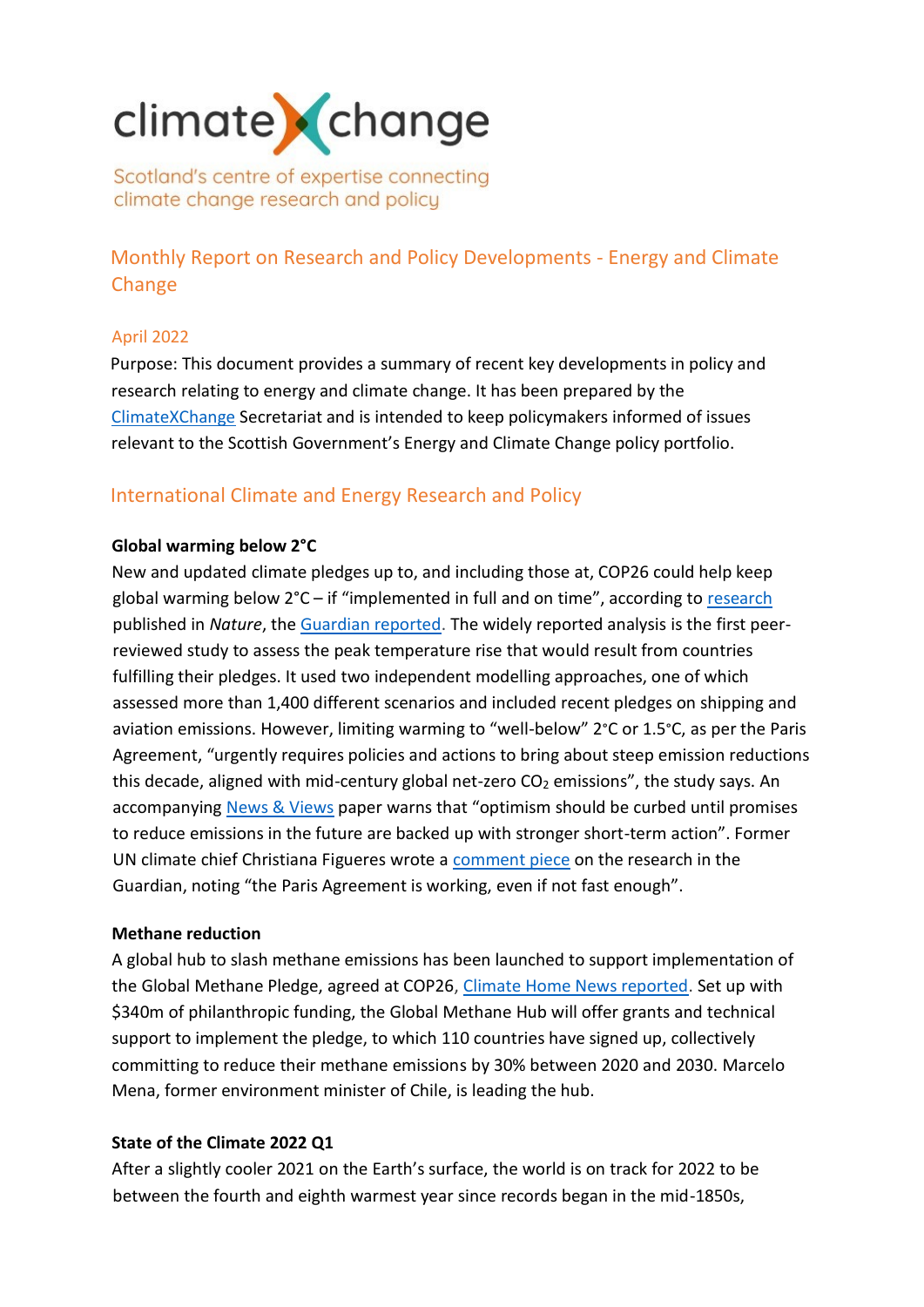according to Carbon Brief's [State of the Climate analysis](https://www.carbonbrief.org/state-of-the-climate-start-of-2022-is-the-fifth-warmest-on-record) for the first quarter. It is very unlikely to be a record warm year due to moderately strong La Niña conditions, it notes. However, March 2022 saw record warmth over China and large parts of southern Asia, as well as exceptionally high temperatures in the Arctic. In Antarctica, a March heatwave saw temperatures nearly 40 C above normal in the eastern part of the continent; Antarctic sea ice saw the lowest sea ice extent on record in late February.

#### **Coal plant construction continues**

China was responsible for more than half of the new coal power station capacity being built around the world last year, accounting for 52% of the 176 gigawatts of coal capacity under construction in 20 countries, according to a [report](https://globalenergymonitor.org/report/boom-and-bust-coal-2022/) from Global Energy Monitor (GEM), the US NGO, [covered by New Scientist.](https://www.newscientist.com/article/2317274-china-is-building-more-than-half-of-the-worlds-new-coal-power-plants/#ixzz7SsUbtx1J) The global figure barely changed from the 181 GW that was under construction in 2020, despite analysis showing that no more new coal projects can be built if climate goals are to be met. New construction, overwhelmingly in Asia, is more than offsetting the closure of old plants, it notes. Carbon Brief has an interactive [global map](http://click.revue.email/ss/c/41iAGPJjZJOWpePAl2nuCAO5AiLcVp2YyyubAsSsPwv6rRj26vjZoHKFk-G-wcbM-Cgo1pnJb0cwqfwqJC7vIcgt78HLvXBBYy78yY_0fHVrWnqgaybarDRxPdXcFOv7AsiFt_HXQl3pC7CqxYSHN71CplLva1xgY4f0q7-q-PNDoK_-toUGcsa9DuB-E_qJG7RepRJYsAVlcBwFh10jPbb4tiEDQEkEePP0Y8i2nfA/3lj/noHmKTcpQ36AajHsnsVA9w/h6/MJXp5Asmzu5--z_CwuO1I8SQn-W1iow9chsJZeYtXfM) of coal plants, which uses GEM data.

#### **UNDRR global assessment**

The number of medium-sized or large disasters, caused in part by human activity, could rise to 560 a year, or 1.5 a day, by 2030, up from 350 to 500 a year at present, according to the UN[, Reuters reported.](https://www.reuters.com/business/environment/human-activity-is-leading-more-disasters-un-report-2022-04-25/) In its [global assessment report,](https://www.undrr.org/gar2022-our-world-risk) the UN Office for Disaster Risk Reduction says climate change is causing more extreme weather events such as fires and floods; decisions are too narrow in focus and are over-optimistic about the risk of potential disasters, leaving us unprepared. The impact of disasters has also been heightened by population growth in areas more prone to natural catastrophes, it says.

# **Stanford climate school**

California's Stanford University is to create a new school on climate change after receiving a \$1.1bn gift, its largest ever, the [Independent reported.](https://www.independent.co.uk/news/ap-stanford-new-york-american-google-b2071839.html) As well as funding research, the donation, from Silicon Valley venture capitalist John Doerr and his wife Ann, will establish an accelerator to provide grants for new projects.

# UK Climate and Energy Research and Policy

#### **Electricity system operation**

The UK Government is to create a new public body to oversee Britain's energy systems as it transitions away from fossil fuels, effectively renationalising critical responsibilities held by National Grid, [Reuters reported.](https://www.reuters.com/business/energy/britain-launch-public-system-operator-future-energy-mix-2022-04-06/) To achieve the UK's low-carbon goals[, BEIS said](https://assets.publishing.service.gov.uk/government/uploads/system/uploads/attachment_data/file/1066720/future-system-operator-consultation-govt-response.pdf) it would launch a Future System Operator (FSO) to oversee the integration of technologies such as hydrogen and carbon capture and storage into existing gas and electricity systems. Business secretary Kwasi Kwarteng the overhaul was both "vital" for achieving net zero but also for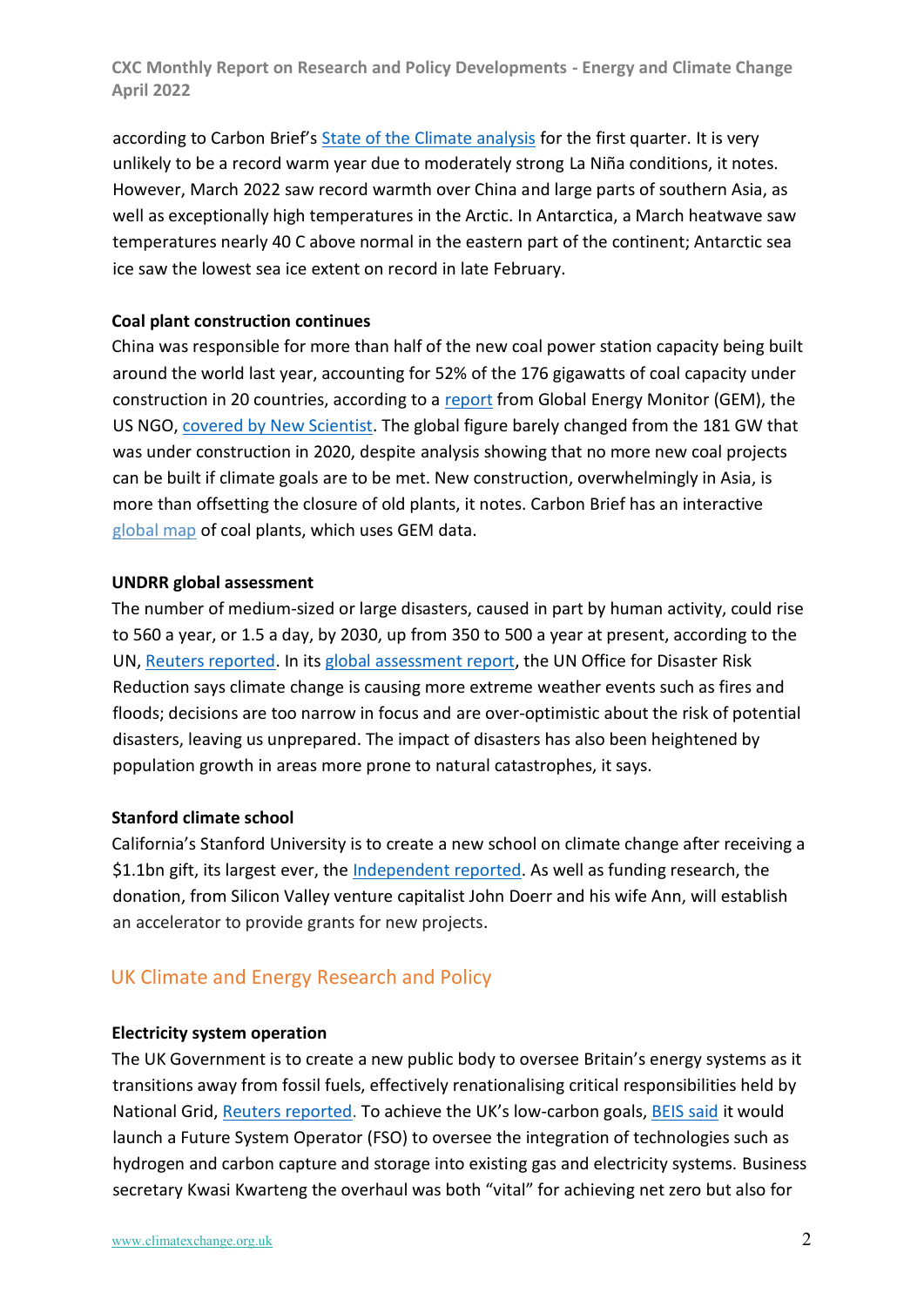"national security, and to becoming energy independent in the long term", the [FT reported](https://www.ft.com/content/1bec74ab-6781-4220-8752-f3b404e3dcd3) (paywall).

#### **Fracking review**

Business secretary Kwasi Kwarteng has requested a new report on the impact of fracking in the UK, the [BBC reported.](https://www.bbc.co.uk/news/uk-politics-60999026) The minister has given the British Geological Survey (BGS) three months to "assess any changes to the science around the controversial practice". A moratorium on fracking has been in place since 2019 after operator Cuadrilla triggered a series of earthquakes at an exploration well at a site in Lancashire. However, the Government is reconsidering the ban under efforts to boost energy security following Russia's invasion of Ukraine.

#### **SSE and ScottishPower in green hydrogen moves**

SSE is to produce green hydrogen at its Gordonbush onshore wind farm in Sutherland in the Highlands using technology from Siemens Gamesa Renewable Energy (SGRE). The [Perth](https://www.sserenewables.com/news-and-views/2022/04/sse-steps-up-green-hydrogen-push-with-new-gordonbush-project/)[based utility said](https://www.sserenewables.com/news-and-views/2022/04/sse-steps-up-green-hydrogen-push-with-new-gordonbush-project/) the facility would have production capacity of up to 2,000 tonnes of green hydrogen a year using wind energy generated at Gordonbush. Separately, [SSE announced](https://www.sse.com/news-and-views/2022/04/sse-s-renewables-business-acquires-european-onshore-wind-platform-from-siemens-gamesa-renewable-energy/) a move into southern Europe, agreeing to buy SGRE's existing European renewable energy development platform for €580m, [Bloomberg reported.](https://www.bloomberg.com/news/articles/2022-04-19/siemens-gamesa-sells-renewable-portfolio-to-sse-for-626-million) The portfolio includes 3.9GW of onshore wind development projects – around half of which is located in Spain with the remainder across France, Italy and Greece – with scope for up to 1GW of additional colocated solar development opportunities. In a further development, ScottishPower and Storegga, lead developed of the Acorn CCS and Hydrogen project, have formed a partnership to develop, build and operate green hydrogen production plants across Scotland. The first project to be progressed will be the Cromarty Hydrogen Project, located just north of Inverness at Cromarty Firth. It aims to deliver up to 20 tonnes of green hydrogen per day from 2024, with the potential to scale up to 300MW, the [companies said.](https://www.storegga.earth/news/2022/press-releases/scottishpower-and-storegga-form-green-hydrogen-partnership-to-transform-industry-in-the-highlands/)

#### **Calls to act on 'carbon leakage'**

MPs have called on the UK Government to develop plans immediately for a carbon border adjustment mechanism (CBAM) to address carbon leakage and support global efforts to achieve net-zero emissions, the [Independent reported.](https://www.independent.co.uk/climate-change/government-carbon-border-imports-emissions-b2049989.html) In [a report,](https://committees.parliament.uk/committee/62/environmental-audit-committee/news/165276/eac-calls-for-work-on-a-unilateral-cbam-to-commence-immediately/) the Environmental Audit Committee says a CBAM could drive green policies in UK industries as the practice of 'offshoring' UK emissions is addressed. Putting a price on imported carbon can incentivise sectors to move away from carbon intensive practices and promote behaviour change to more low-carbon products, it notes. Currently, the UK's emissions figures do not include carbon from imports, which understates the true picture of the carbon associated with UK consumption.

#### **Scottish waters warming**

Water in lochs and reservoirs in Scotland has undergone "rapid and extensive climate change-drive warming" in recent years, according to a [report](https://www.crew.ac.uk/publication/assessing-climate-change-impacts-water-quality-scottish-standing-waters) from CREW, Scotland's Centre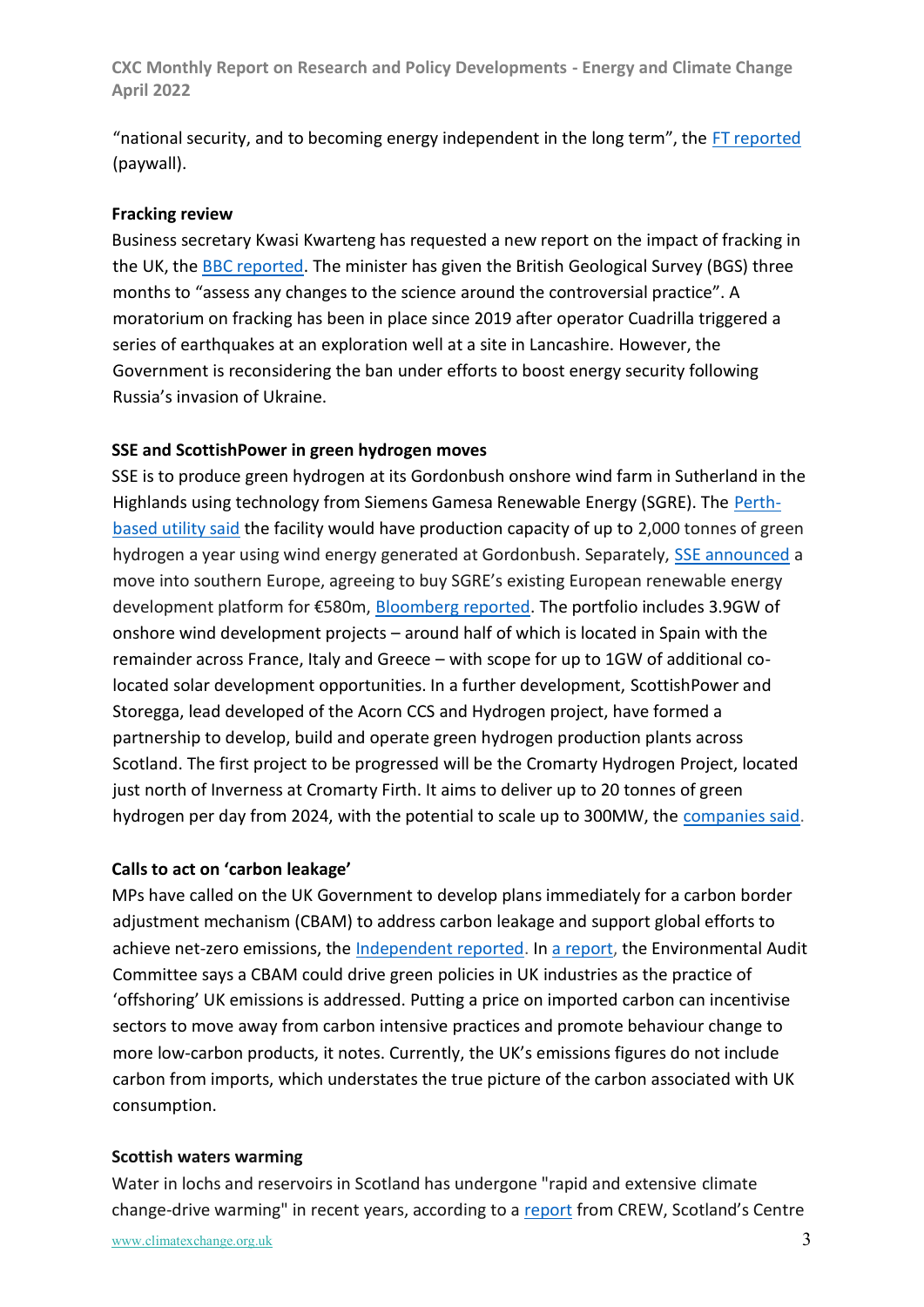of Expertise for Waters. The study finds that 97% of monitored lochs and reservoirs had increased in temperature between 2015 and 2019. Most warmed by up to 1C per year but 9% rose by more, some by up to 1.3C. The warming risks harmful algal blooms developing, which could restrict their use for recreation and water supply, and as a safe habitat for wildlife.

### **UKERC on green jobs**

Policy support for, and investment in, low carbon energy (including renewables) and energy efficiency can deliver more jobs than gas or coal power generation, according to [research](https://ukerc.ac.uk/publications/green-jobs/)  [published by UKERC.](https://ukerc.ac.uk/publications/green-jobs/) Renewable energy was found to create three times as many jobs per £million invested as compared to fossil fuels; for energy efficiency this rises to a fivefold increase, it finds. The research also says there is a need for a new nationwide programme of energy efficiency and heat decarbonisation retrofitting in UK buildings, which could help to stimulate ongoing, countrywide demand for low-carbon jobs over several decades.

# Climate Science, Impacts and Adaptation

#### **Soil carbon monitoring**

Most soil carbon stock changes in European soils are not being monitored, which is the most important "blind spot" of land-related climate policy, according to a [Perspective](https://www.nature.com/articles/s41558-022-01321-9) piece published in *Nature Climate Change*. If soil carbon were properly monitored across the EU, new emissions to the order of 70 MtCO<sub>2</sub> a year could appear in croplands, while new removals of the same order of magnitude could appear in grasslands and forests, it finds. As long as soil carbon is not properly monitored, it will not be possible to identify the priority areas where new removals can be targeted and incentivised, it notes.

# **Enhanced rock weathering benefits**

Enhanced rock weathering – which involves modifying soils with crushed silicate rocks such as basalt – "could play a crucial role in national climate mitigation strategies", according to [research](https://www.nature.com/articles/s41561-022-00925-2) published in *Nature Geoscience*. The authors assessed the CO<sub>2</sub> removal potential and agricultural benefits of implementing enhanced rock weathering strategies across UK arable croplands. They find that enhanced rock weathering could deliver 6-30m tonnes of  $CO<sub>2</sub>$  removal per year by 2050 for the UK – representing up to 45% of the atmospheric carbon removal required to reach the country's net-zero target. Co-benefits include substantial mitigation of nitrous oxide, widespread reversal of soil acidification and considerable cost savings from reduced fertilizer usage.

# **Diet and climate change**

www.climatexchange.org.uk 4 Substituting just 20% of ruminant protein consumed globally with cell-cultured microbial protein by 2050 could cut annual deforestation and its associated  $CO<sub>2</sub>$  emissions "roughly in half", according to [research](https://www.nature.com/articles/s41586-022-04629-w) published in *Nature* an[d covered by the Independent](https://www.independent.co.uk/climate-change/news/replacing-20-of-beef-with-fungi-alternative-could-halve-deforestation-study-b2071529.html)*.* The researchers used a land-use model and three different scenarios of microbial protein